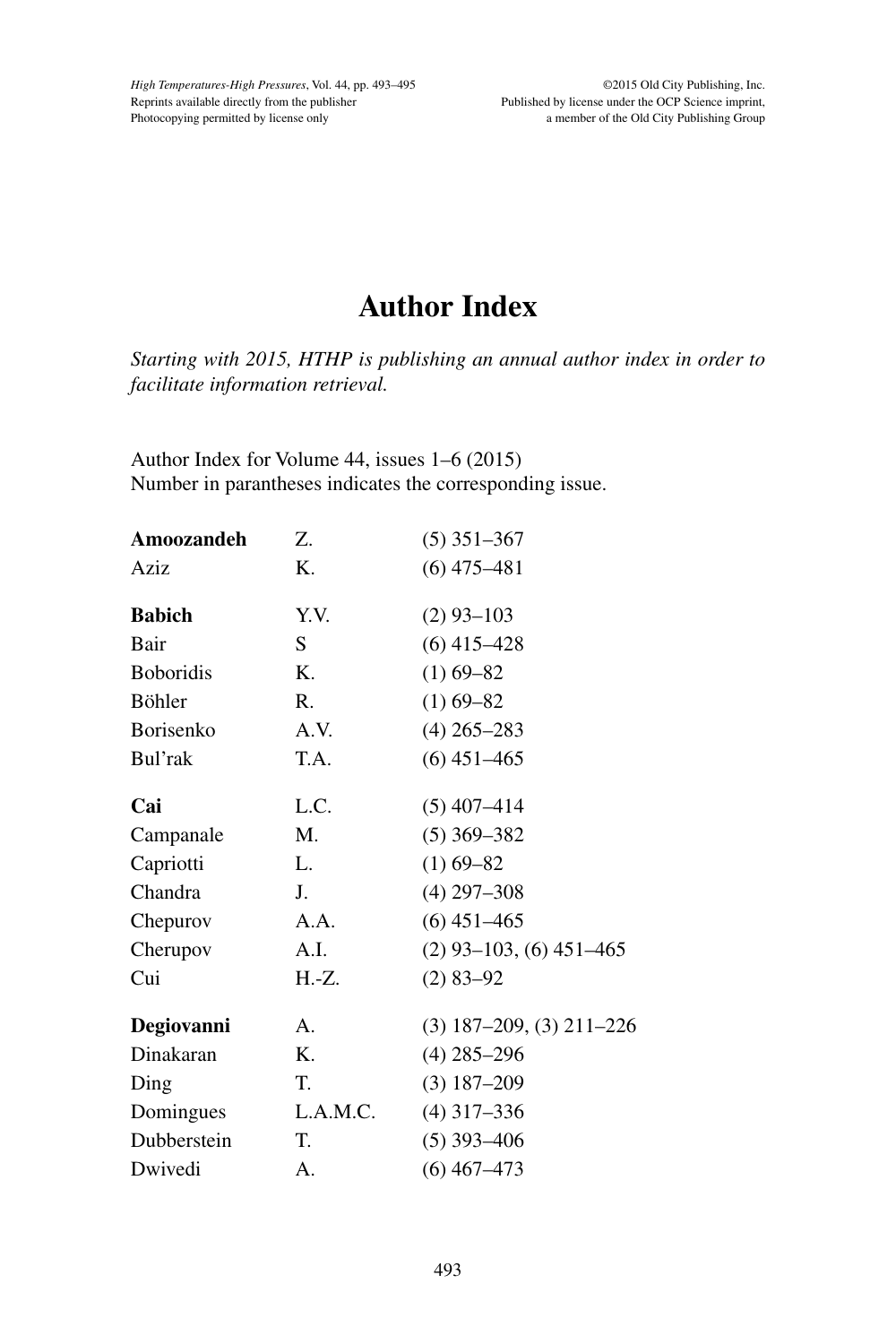| <b>Emelyanov</b> | A.N.    | $(6)$ 483-492                             |
|------------------|---------|-------------------------------------------|
| Fan              | Х.      | $(3)$ 237-247, $(5)$ 407-414              |
| Fang             | Z.-H.   | $(2)$ 117-123, $(2)$ 137-146              |
| Feigelson        | B.N.    | $(2)$ 93-103                              |
| Gulyaev          | P.Y.    | $(2)$ 83-92                               |
| Gulyaev          | I.P.    | $(2)$ 83-92                               |
| Guo              | Х.      | $(3)$ 237-247, $(5)$ 407-414              |
| <b>Heller</b>    | H.-P.   | $(5)$ 393-406                             |
| Hoseini          | S.M.    | $(1)$ 49-58                               |
| <b>Jannot</b>    | Y.V.    | $(3)$ 187-209                             |
| Kholiya          | Κ.      | $(4)$ 297-308                             |
| Kim              | M.-H.   | $(4)$ 309-316                             |
| Kim              | $Y.-W.$ | $(4)$ 309-316                             |
| Kim              | E.-S.   | $(4)$ 309-316                             |
| Krithiga         | R.      | $(5)$ 383-391                             |
| Kumar            | M.      | $(4)$ 249-264                             |
| Kumar            | S.      | $(5)$ 339-350                             |
| Kumari           | V.S.S.  | $(3)$ 227-236                             |
| Kurochkin        | A.R.    | $(4)$ 265-283                             |
| Kushwah          | S.S.    | $(1)$ 59-68                               |
| Li               | J.      | $(3)$ 237-247                             |
| Lohöfer          | G.      | $(2)$ 147-162, $(6)$ 429-450              |
| Luzzi            | L.      | $(1)$ 69-82                               |
| Mahalakshmi      | K.      | $(1)$ 25–31, $(2)$ 125–136, $(3)$ 227–236 |
| Manara           | D.      | $(1)$ 69-82                               |
| Mazgar           | A.      | $(3)$ 163-186                             |
| Milyukova        | I.V.    | $(2)$ 83-92                               |
| Mohamadpoor      | R.      | $(1)$ 33–47                               |
| Moreira          | D.C.    | $(1)$ 3-23                                |
| Moro             | L.      | $(5)$ 369-382                             |
| Nejma            | F.B.    | $(3)$ 163-186                             |
| <b>Nunes</b>     | L.C.S.  | $(1)$ 3-23                                |
| Orlande          | H.R.B.  | $(4)$ 317-336                             |
| Ouhajjou         | J.      | $(3) 187 - 209$                           |